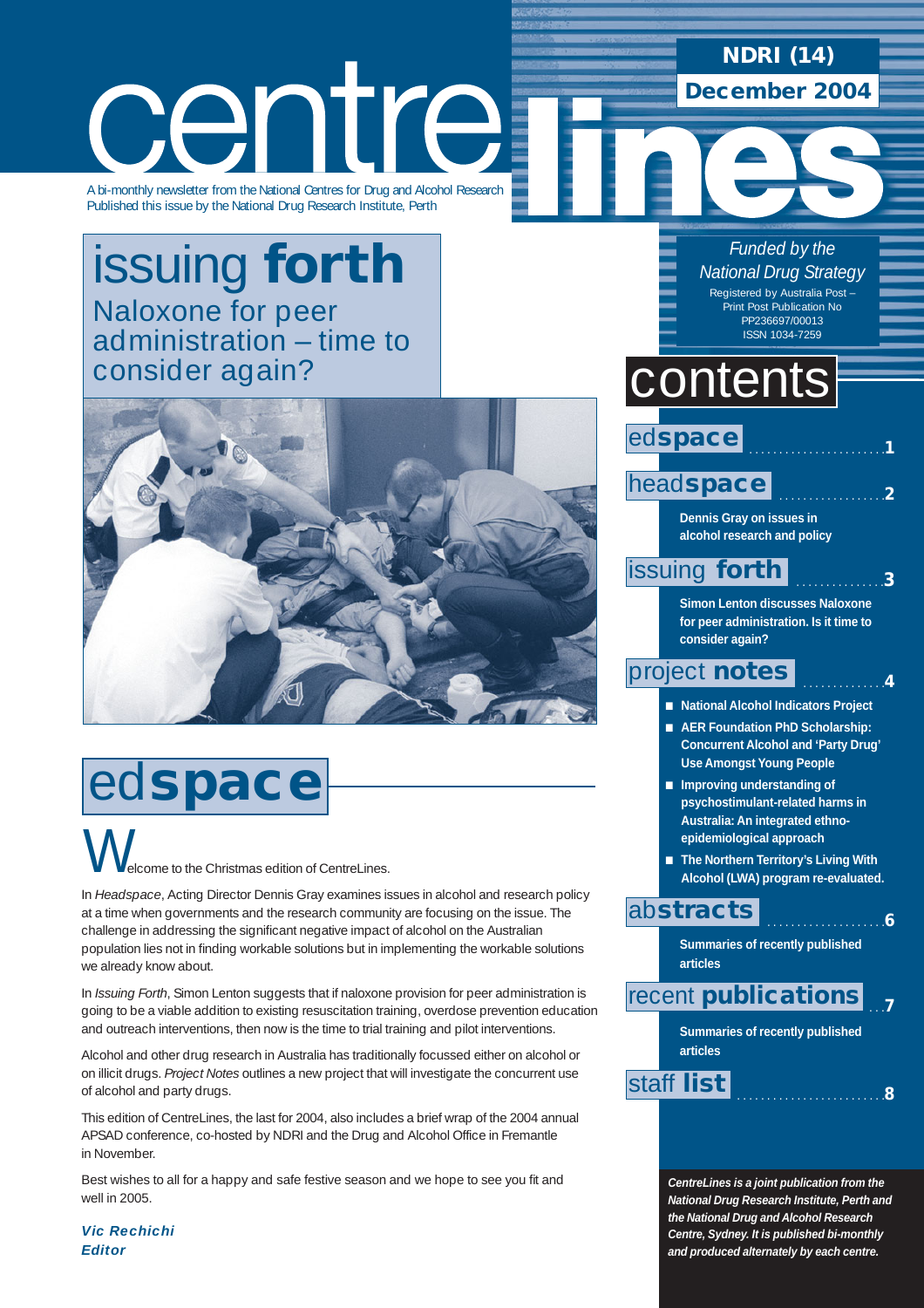# <span id="page-1-0"></span>centre lines

## head**space**

### Issues in alcohol research and policy

 $\mathcal{A}^n$ t the time of writing:

- the Victorian Parliament's Drugs and Crime Prevention Committee is conducting an 'Inquiry into Strategies to Reduce Harmful Alcohol Consumption;
- in Western Australia, a review of the *Liquor Licensing Act* is underway; and,
- the Northern Territory Government is considering comments on its proposed *Alcohol Framework* document.

In addition, a team of NDRI staff members – led by Associate Professor Wendy Loxley – has just completed a paper on issues in alcohol policy and their implications for future research<sup>1</sup>. Given this, it is perhaps timely to reflect on some of the issues.

The National Alcohol Indicators Project (NAIP), led by Tanya Chikritzhs and Professor Tim Stockwell, provides a convenient starting point. In general, it appears that in the early 1990s there were declines in per capita consumption of pure alcohol, which then levelled off. Unfortunately, following the High Court decision that declared collection of liquor licensing fees by state and territory jurisdictions unconstitutional, most jurisdictions ceased collecting wholesale sales data on which these estimates of per capita consumption are based. This makes it difficult to track national trends beyond that time. However, data from the Northern Territory and Western Australia show a slight increase in consumption since the late 1990s.<sup>2</sup> A casual observer might ask: 'If there appears to have been a general decline in consumption, what is the cause for concern?' The answer to this lies in the patterns concealed by the simple statistical means.

The first of these patterns is the way alcohol is consumed. In another NAIP Bulletin – based on national survey data which are known to underestimate consumption – it has been estimated that 24 per cent of alcohol consumed is consumed in a manner that poses high risks of short-term health harms (e.g. injury, assault).<sup>3</sup> That is, eleven or more standard drinks a day for men and seven or more a day for women.4 In addition, 20 per cent of alcohol is consumed in a manner that poses high risks of long-term health harms (e.g. liver disease, stroke). That is, consuming in excess of 28 standard drinks a week for men and 14 a week for women. Among both males and females, the percentage of alcohol consumed in a high risk manner for acute harm is significantly higher.

Of particular concern is risky and high risk consumption among young people. The proportion of alcohol consumed at risky and high risk levels for both acute and chronic harm among those aged 18–24 exceeds that among people in higher age groups. Furthermore, the proportion of alcohol consumed at a risky or high risk levels for acute harm is greatest among those aged 14–17; and in recent years the amount of alcohol consumed in a risky or high risk manner has been greater among females in this age group.3,5

When the NH&MRC alcohol guidelines are applied to drinking among people aged 65 years or over, the proportion of alcohol consumed at risky and high risk levels is less than that among those in younger age groups – although, about 16 per cent of people aged 60 years or more consume alcohol on a daily basis compared to only three percent of those aged 20–29.3 However, the NH&MRC guidelines were developed for a broad age spectrum population. Given some evidence of a decline in tolerance to alcohol among older people and the deleterious consequences of combining alcohol consumption with prescription medications, it may be that application of the guidelines to older people does not provide an appropriate indication of risk. This is an area that warrants further research.

Another pattern concealed in population averages of per capita consumption is that among Indigenous Australians. Data from various sources indicate that among Indigenous people those who currently consume alcohol do so at levels of risk that considerably exceed those in the general Australian population.<sup>6</sup> Unfortunately, most sources of data on Indigenous alcohol consumption have important limitations and the best data on which estimates can be made are now over ten years old.<sup>7</sup> In the absence of more recent studies, our estimates of consumption are only a broad approximation.

These risky consumption patterns are reflected in the resulting harms. Acute harms are experienced disproportionately by young people. It has been estimated that, in the period 1993–2002, approximately 2640 people aged 15–24 died from alcohol-attributable injury and disease. Over 90 per cent of these deaths were caused by injuries – including those from motor vehicle accidents, suicide, and assault. In addition, between 1993–2001 approximately 90,000 young people were hospitalised for acute alcohol-attributable injury.1

The epidemiological data indicate that alcoholrelated deaths – particularly from chronic conditions – peak among males in the 65–69 age group and among females in the 70–74 age group.<sup>1,8</sup> However, given the largely unknown impact of those factors referred to earlier, the impact of alcohol on mortality and hospitalisations is, again, an area that warrants further research.

On average, Indigenous Australians live about 20 years less than their non-Indigenous counterparts and alcohol makes a significant contribution to this reduced life-expectancy. The leading alcoholcaused death and hospital admission rates among Indigenous people are similar to those among their non-Indigenous counterparts – liver cirrhosis, road injuries, assault, alcohol dependence, fall injuries. However, Western Australian data indicate that these estimated rates are at *least* double, and often much greater, among Indigenous people.<sup>6</sup> It is also likely that these rates are under-estimates as they are based on ætiologic fractions calculated for the non-Indigenous population in which rates of harmful drinking are lower.<sup>7</sup>

It is clear from this brief summary that alcohol continues to have a significant negative impact both on the Australian population as a whole and on

particular segments of it. What can be done to address this? There are some clear answers in the publications *Alcohol: No Ordinary Commodity* and



*The Prevention of Substance Use, Risk and Harm in Australia* – two thoroughly researched reviews that clearly identify workable strategies to reduce alcoholrelated harm.<sup>9,10</sup> Nevertheless, there are many social, political and economic obstacles to the successful implementation of these strategies. Thus the question can be more usefully re-phrased: 'what can be done to facilitate the adoption of these workable strategies and to ensure their effectiveness?' It is in this that the challenge of Australian alcohol policy lays.

### *Dennis Gray*

### **References**

- **1. Loxley, W., Gray, D., Lenton, S., Chikritzhs, T., Midford, R., Wilkinson, C., and Moore, D.** 'Issues in alcohol policy and their implications for the National Drug Research Institute.' Paper prepared for the National Drug Research Institute Board of Management. Perth: National Drug Research Institute, Curtin University of Technology, November 2004.
- **2.Catalano, P., Chikritzhs, T., Webb, M., Carl-Johan, R. and Deitz, P.** (2001) *Trends in Per Capita Alcohol Consumption in Australia, 1990/91 – 1998/99.* National Alcohol Indicators Bulletin No. 4. Perth: National Drug Research Institute, Curtin University of **Technology**
- **3. Heale, P., Stockwell, T., Deitze, P., Chikritzhs, T. and Catalano, P.** (2000) *Patterns of Alcohol Consumption in Australia 1998.* National Alcohol Indicators Bulletin No. 3. Perth: National Drug Research Institute, Curtin University of Technology.
- **4. National Health and Medical Research Council.** (2001) *Australian Alcohol Guidelines: Health Risks and Benefits.* Canberra: National Health and Medical Research Council.
- **5. Chikritzhs, T., Catalano, P., Stockwell, T. et al.** (2003) *Australian Alcohol Indicators, 1990 – 2001: Patterns of Alcohol Use and Related Harms for Australian States and Territories.* Perth: National Drug Research Institute, Curtin University of Technology.
- **6. Gray, D., Saggers, S., Atkinson, D. and Strempel, P.** (2004) *Substance Misuse and Primary Health Care Among Indigenous Australians.* Aboriginal and Torres Strait Islander Primary Health Care Review: Consultant Report No 7. Canberra: Australian Government Department of Health and Aging.
- **7. Chikritzhs, T., Stockwell, T., Gray, D., Stearne, A. and Pascal, R.** (2004) *Applying National Indicators of Alcohol-Related Harms to Indigenous Australians: A Discussion Paper.* Perth: National Drug Research Institute, Curtin University of Technology.
- **8. Chikritzhs, T., Jonas, H., Heale, P., Deitze, P., Hanlin, K. and Stockwell, T.** (1999) *Alcohol-Caused Deaths and Hospitalisations in Australia, 1990–1997.* National Alcohol Indicators Bulletin No. 1. Perth: National Drug Research Institute, Curtin University of Technology.
- **9. Babor, T.F., Caetano, R., Casswell S. et al.** (2003) *Alcohol: No Ordinary Commodity Research and Public Policy.* Oxford: Oxford University Press.
- **10.Loxley, W., Toumbourou, J.W., Stockwell, T. et al.** (2004) *The Prevention of Substance Use, Risk and Harm in Australia: A Review of the Evidence.* Canberra: Australian Government Department of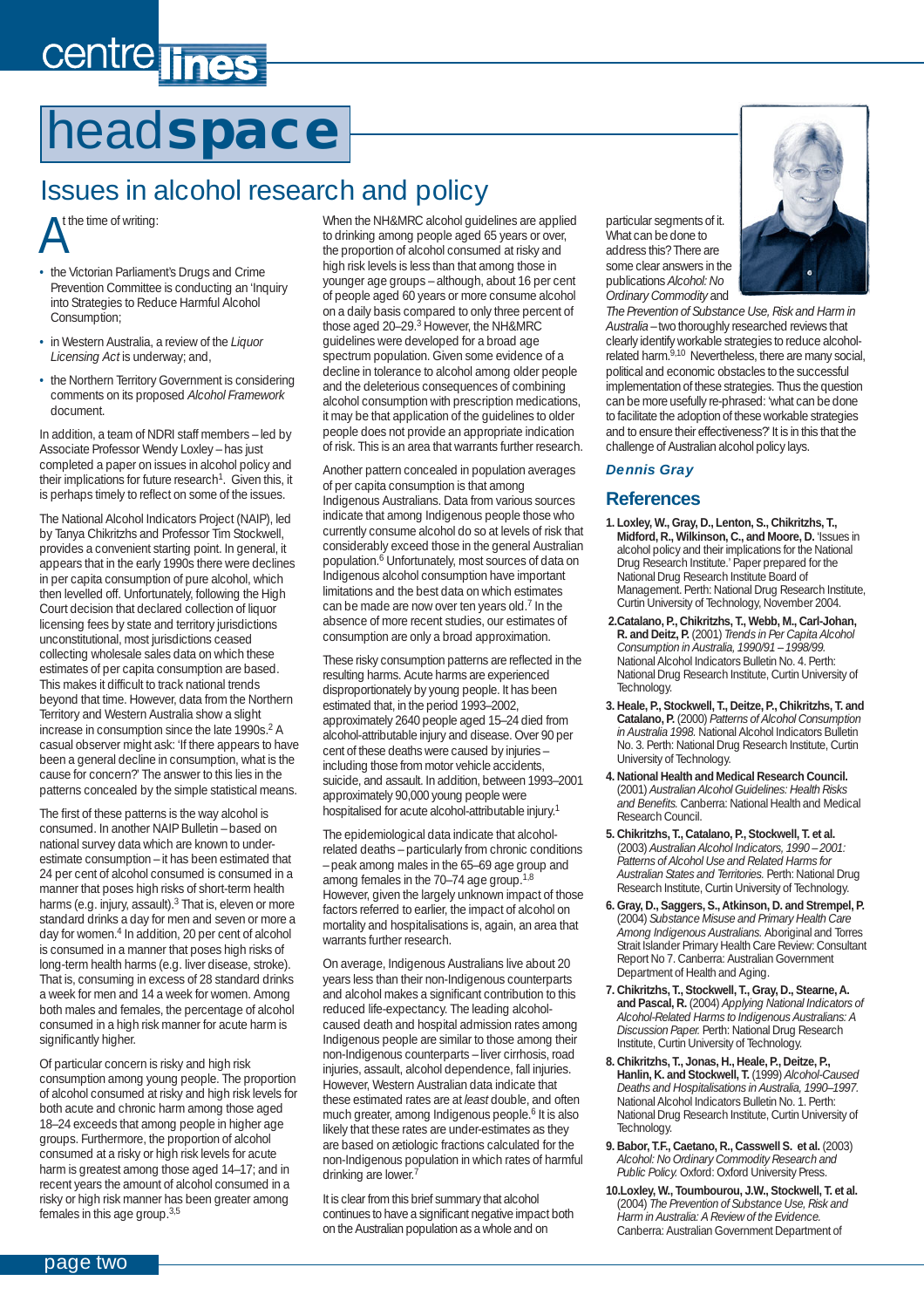# <span id="page-2-0"></span>issuing **forth**

### Naloxone for peer administration – time to consider again?

**W** the Australian injecting drug market<br>crystal methamphetamine, or "Ice", it<br>might seem like a strange time to be again. currently dominated by high purity might seem like a strange time to be again talking about the provision of naloxone hydrochloride (or Narcan®) to heroin users and their peers to assist prevention of morbidity and mortality from heroin–related overdose. However, to the contrary I believe this might just be the very time for a revival of the discussion. Research shows that most heroin-related fatalities occur in the company of others, mostly other users, and there is ample opportunity in which to intervene as instant death following injection is rare [e.g.1,2]. While calls have been made since the early 1990's to provide naloxone to heroin users and their peers for administration at overdose [e.g. 3,4,5], this strategy has yet to be implemented in Australia.

Historically we have seen waves of stimulant use followed by waves of depressant use and so on, with cycles varying in length but possibly between 5-7 years. Perhaps we could see ourselves in Australia as about half way through, or on the down side curve, of the latest cycle of stimulant use. There are indications of increasing heroin availability in some states in national monitoring systems such as the Australian Needle and Syringe Survey (1999- 2003) [6].

If naloxone provision for peer administration is going to be a viable addition to existing resuscitation training, overdose prevention education and outreach interventions then now ought to be the time preliminary work is done to trial training and pilot interventions in feasibility



studies. A recent controlled trial in Victoria found Intra-nasal administration of naloxone was not quite as effective as intramuscular administration but the intra-nasal form was sufficient to reduce the effects of opioids [7]. The non-injectable administration of naloxone is likely to be more acceptable for use of the drug by non-medical personnel.

With the escalation in the number of heroinrelated overdoses and concomitant fatalities witnessed in Victoria prior to the recent heroin shortage in Australia [8], the Department of Human Services undertook to investigate the feasibility of naloxone provision. Conducted by Kim Hargreaves and myself in 2002 and published in November 2003, the report *Naloxone for overdose: Consideration of a trial of naloxone provision for peer or worker administration in Victoria, Australia* [9] aimed to establish whether a trial of naloxone provision in Victoria, for peer or worker administration, could potentially assist in reducing the number of heroin-related deaths observed in the jurisdiction.

Provision of naloxone to heroin users and their friends and family for assistance in managing opioid overdose, often referred to as 'peer administration', is just one of two options for increasing access to the drug. The other is for naloxone to be made available to outreach workers and other non-medically trained personnel for use at overdose. Both formal and informal examples of these models of naloxone administration are in place in a number of places around the world, but few have been subject to comprehensive evaluation. Having reviewed the published and 'grey' literature and conducted key informant interviews with Victorian stakeholders from research, the emergency medical field (both hospital and ambulance), drug and alcohol services, the health department and user groups we concluded that in 2002 a trial of peer administration was warranted in Victoria as many of the questions identified in our earlier work [10,11,12] remained unanswered and we believed there were a number of factors recommending a trial of peer rather than worker administration.

During 2003 a meeting of senior researchers from NDRI and Turning Point revisited the issue and decided that given the continuing low rate of heroin availability and overdoses across the country, a cross-jurisdictional trial of peer naloxone of the type suggested in this report was not feasible at that time, but should be reconsidered should the availability and or purity of heroin in Australia increase. It may still be premature to recommend an inter-jurisdictional trial of peer administration of naloxone. However, now is the time to reconsider preliminary pilots with high risk groups to

develop protocols which can be expanded if and when we see an increase in heroin supply and



*Simon Lenton* 

### **References**

- **1. Zador, D., Sunjic, S. & Darke, S.** (1996) *Heroinrelated deaths in New South Wales, 1992: toxicological findings and circumstances*. The Medical Journal of Australia. 164,204-207.
- **2. Loxley, W. & Davidson, P.** (1998) *Forgetting to breathe: Opioid overdose and young injecting drug users in Perth*. Perth: Curtin University of Technology, National Centre for Research into the Prevention of Drug Abuse.
- **3. Darke, S. & Hall, W.** (1997) *The distribution of naloxone to heroin users*. Addiction. 92(9); 1195-1199.
- **4. Strang, J. & Farrell M.** (1992) *Harm minimisation for drug users: when second best may be best first.* British Medical Journal. 304; 1127-1128.
- **5. Strang, J., Powis, B., Best, D., et al.** (1999) *Preventing opiate overdose fatalities with takehome naloxone: pre-launch study of possible impact and acceptability*. Addiction. 94(2); 199-204.
- **6. Thein, H-H., Maher, L. & Dore, G.** (2004) *Drug Use Trends Among Injecting Drug Users (IDU) Findings from the Australian Needle and Syringe Program (NSP) Survey, 1999-2003*. IDRS Drug Trends October Bulletin. National Drug and Alcohol Research Centre, Sydney.
- **7. Kelly, A-M., Kerr, D., Dietze, P. et al. (in press)**  *A randomised trial of intranasal versus intramuscular naloxone in prehospital treatment for suspected opioid overdose.* Medical Journal of Australia.
- **8. Topp, L., Kaye, S., Bruno, R., et al.** (2002) *Australian Drug Trends 2001: Findings from the Illicit Drug Reporting System (IDRS)*. NDARC Monograph Number 48. Sydney; The University of New South Wales, National Drug and Alcohol Research Centre.
- **9. Hargreaves, K. & Lenton, S.** (2003) *Naloxone for overdose: Consideration of a trial of naloxone provision for peer or worker administration in Victoria.* Perth: National Drug Research Institute, Curtin University of Technology.
- **10. Hargreaves, K. & Lenton, S.** (2001) *The naloxone feasibility study*. Perth: National Drug Research Institute, Curtin University of Technology.
- **11. Lenton, S. & Hargreaves, K.** (2000) *Should we trial the provision of naloxone to heroin users for peer administration to prevent fatal overdose?* Medical Journal of Australia. 173(4), 260-263.
- **12. Lenton, S. & Hargreaves, K.** (2000) *Editorial: A trial of naloxone for peer administration has merit, but will the lawyers let it happen?* Drug and Alcohol Review. 19(4), 365-369.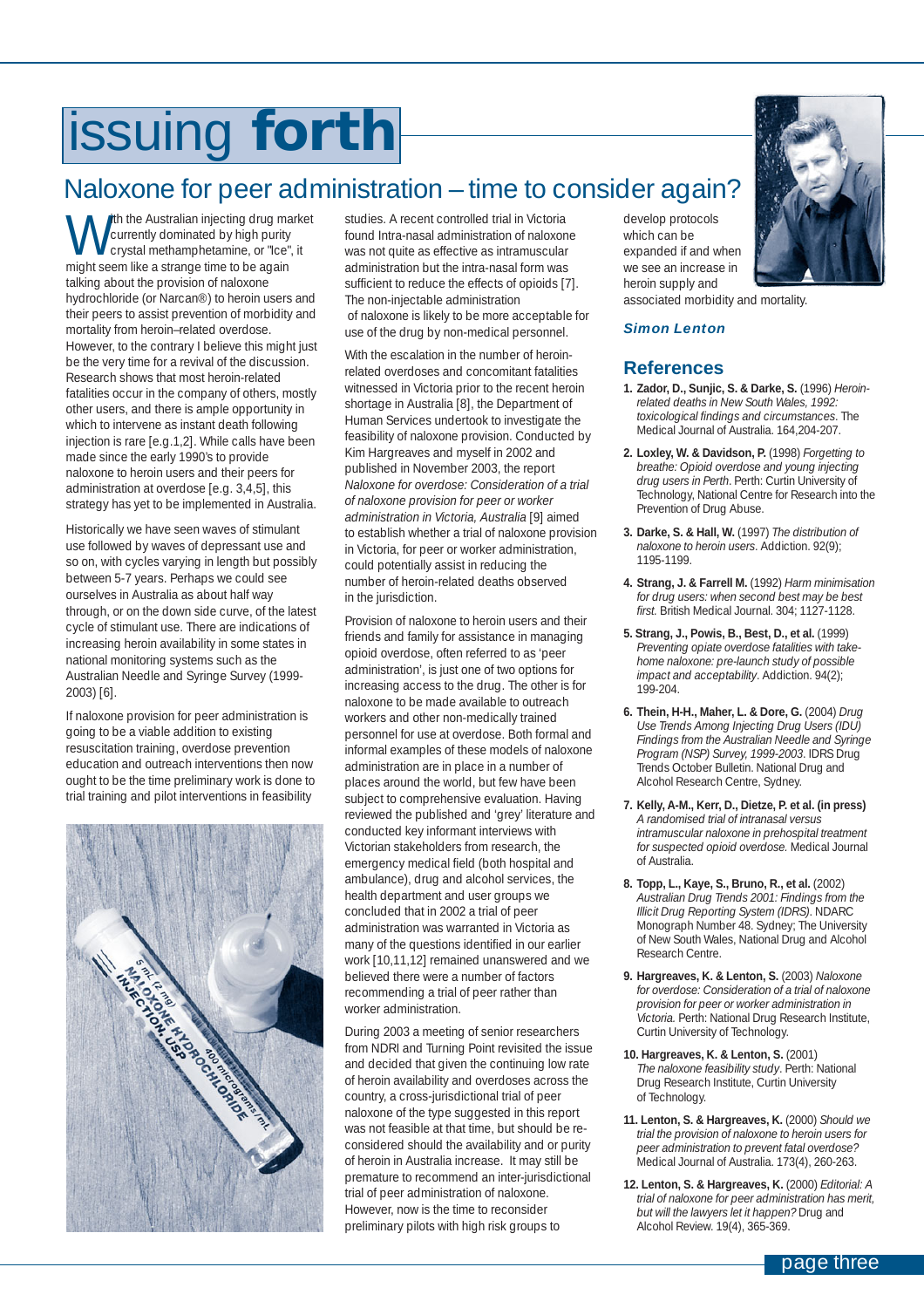# <span id="page-3-0"></span>centre lines

# project **notes**

### National Alcohol Indicators **Project**

### *Tanya Chikritzhs, Richard Pascal, Tim Stockwell, Susan Donath and Sharon Matthews*

Funded by the National Drug Strategy, the National Alcohol Indicators Project (NAIP) is a nationally co-ordinated project aimed at tracking and reporting on trends in alcohol related harm in Australia at national, state and local levels. A first for Australia, the development of a nationally coordinated source of data on alcohol consumption and related harms has arisen from the need for an efficient monitoring system on alcohol and increasing concern over levels of alcohol-related harm in the Australian community. One of the main objectives of the project is to produce and disseminate summary bulletins which highlight the major points from each research area. Each bulletin is also accompanied by a technical report.

The first, second, third, fourth and fifth NAIP bulletins were released in December 1999, May 2000, November 2000, May 2001 and April 2002, respectively. The first documented rates of deaths between 1990 and 1997 and hospitalisations between 1993/94 and 1996/97 caused by hazardous/harmful alcohol consumption. The second identified trends in alcohol-related serious road injuries between 1990 and 1997. Bulletin three reported on patterns of alcohol consumption in Australia in 1998 and bulletin four documented trends in per capita adult alcohol consumption in the 1990's. The fifth bulletin documented trends in alcoholrelated violence for all states and territories of Australia from 1991/92 through to 1999/00. In November 2003, a major report was compiled that updated alcohol-attributable mortality and morbidity estimates and drinking patterns for all Australian states and territories from 1990 to 2001. Most recently, the sixth bulletin in the series was released in November 2004 and documented trends in alcohol consumption and related harms in Australian youth (15-24 year olds) between 1990 and 2002.

For the sixth NAIP bulletin, death and hospital admission records for people aged 15-24 years were examined. The aetiologic fraction method was applied to estimate alcohol-attributable mortality and morbidity. The report highlighted that between 1993 and 2002, an estimated 2,643 young people aged 15-24 years died from injury or disease caused by risky and high risk drinking. Over the nine years between 1993/94 and 2000/01, more than 100,000 young people were hospitalised for conditions attributable to risky and high risk alcohol consumption. Moreover, after a nationwide decline in alcohol-attributable

death rates during the 1990s, several jurisdictions appeared to show increased numbers of alcohol-attributable deaths in the last few years. Road injuries, suicides, assaults and drowning accounted for over 90% of all alcoholattributable deaths in young people. Alcoholrelated falls, alcohol abuse and alcohol dependence were also common reasons for hospitalisations among young people.

A comparison between Indigenous and non-Indigenous death rates showed that Indigenous youth were more than twice as likely as non-Indigenous youth to die due to alcoholattributable injury and disease. Furthermore, trends in death rates for young Indigenous people have shown little change between 1990 and 2002, despite a steady decline in alcoholattributable death rates for their non-Indigenous counterparts. Finally, the report notes that young people living in regional and rural areas were 70% more likely to die from risky drinking than those living in cities.

### AER Foundation PhD Scholarship: Concurrent Alcohol and 'Party Drug' Use Amongst Young People

### *David Moore and Simon Lenton*

The National Drug Research Institute has been awarded a PhD scholarship by the Alcohol Education and Rehabilitation (AER) Foundation to investigate the social, cultural and economic contexts, and related harms, of concurrent use of alcohol and 'party drugs' (eg, amphetamines, ecstasy, ketamine and GHB) amongst young people.

Alcohol and other drug research in Australia has traditionally focused either on alcohol or on illicit drugs but rarely on the interaction between them. National monitoring systems have detected rises in the prevalence of both alcohol and party drug use amongst young people. The level of harms associated with their use has also increased. In the past, the use of party drugs was primarily part of a distinct 'rave' counter-culture, where alcohol was usually shunned. However, in recent years, as rave culture has become more mainstream, and parties held in licensed venues, concurrent use of alcohol and party drugs has become a part of dominant youth culture. An ethnographic/qualitative approach will explore whether concurrent use of alcohol and party drugs can exacerbate both the risks and harms associated with alcohol or any of these drugs when used in isolation. The findings will be used to recommend possible interventions for the prevention of risks and harms associated with concurrent alcohol and party drug use.

### Improving understanding of psychostimulant-related harms in Australia: An integrated ethnoepidemiological approach

#### *David Moore, Paul Dietze, Lisa Maher, Gabriele Bammer, Michael C. Clatts*

National drug surveys and surveillance systems have detected sharp increases in the use of 'psychostimulant' drugs such as amphetamines, ecstasy and cocaine. The level of harms associated with excessive use of these drugs, such as mental health problems and drug dependence, has also increased, as has the use of these drugs via injection. These increases in the prevalence of use and related harms have also been detected internationally.

Previous research on psychostimulant drugs, in Australia and overseas, has suggested that using these drugs in particular ways might be associated with a greater chance of contracting HIV and other blood-borne viruses such as Hepatitis C (eg, through sharing needles and syringes or other equipment associated with injecting drugs); sexually transmitted infections and other sexual health problems (eg, through unsafe sex); and of being involved in violent incidents. Despite this previous research, however, little is known about the specific social and cultural contexts associated with psychostimulant-related harms, and this has stymied the development of appropriate responses to prevent such harms occurring.

This research project will provide a greater understanding of the individual, social and cultural factors associated with psychostimulantrelated harms through an innovative combination and integration of anthropological and epidemiological approaches known as 'ethnoepidemiology'. In order to access a diverse range of psychostimulant-using contexts, research will focus on three urban sites: street-based drug users in Sydney, club drug users in Melbourne and home-based, recreational drug users in Perth. These groups have been chosen because they have high prevalences of psychostimulant use. The research project will provide important data that will inform future interventions, improve multidisciplinary models for drug research, and build Australia's capacity to conduct cuttingedge public health research.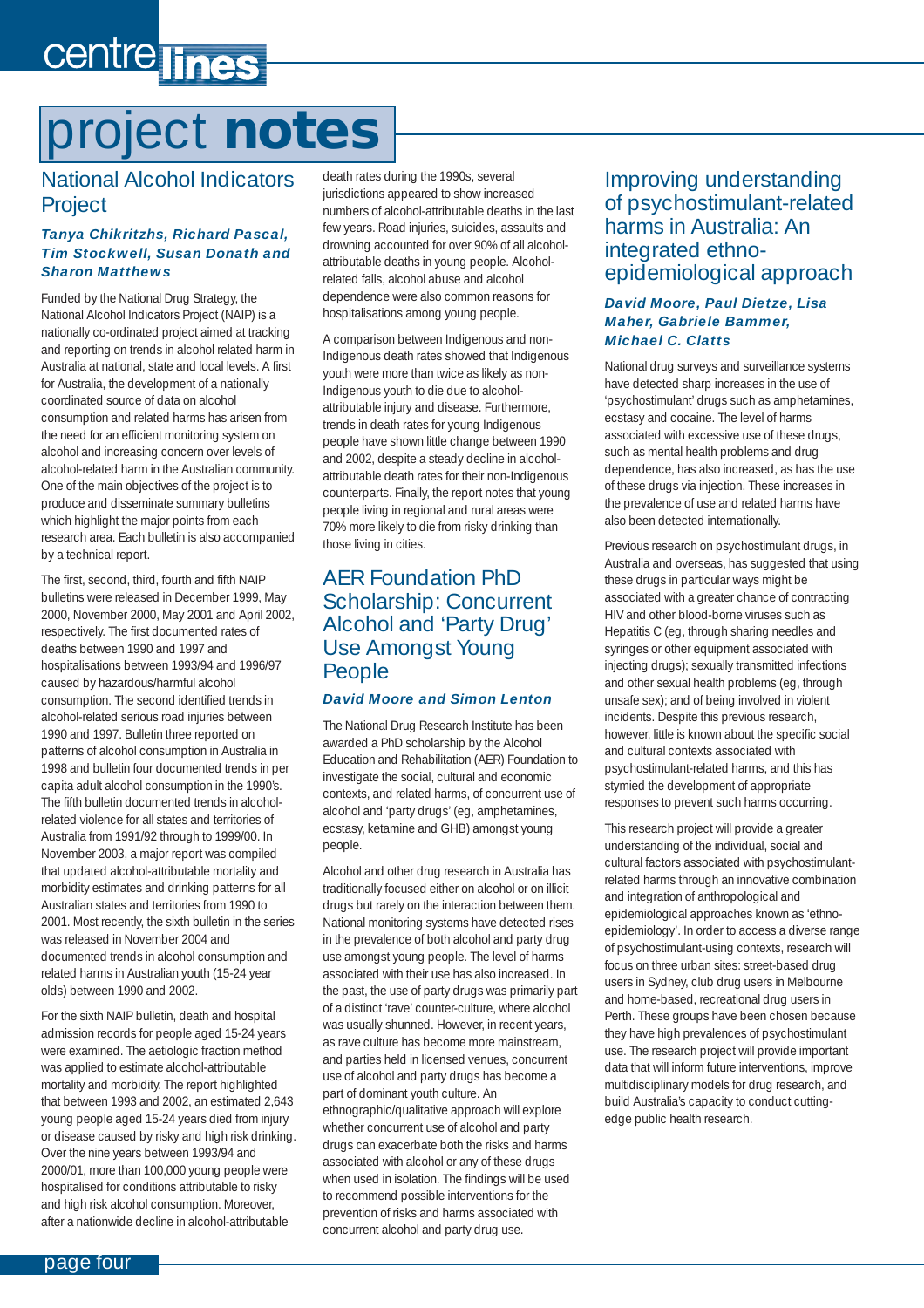### The Northern Territory's Living With Alcohol (LWA) program re-evaluated.

### *Tanya Chikritzhs, Tim Stockwell, Richard Pascal and Paul Catalano*

The Living with Alcohol (LWA) program was a comprehensive strategy to reduce high levels of serious alcohol-related problems in the Northern Territory (NT). Officially implemented in April 1992, the LWA comprised a range of strategies such as: the provision of expanded treatment and rehabilitation services; education programs; and better control on alcohol availability. The LWA program was originally funded by a NT specific levy on the sale of alcoholic beverages with more than 3% alcohol content. The levy raised the direct price of a standard drink by about 5 cents.

The levy was repealed in August 1997, following a High Court ruling prohibiting the states from collecting license fees on the sale of alcohol, tobacco and petrol products. However, the programs and services provided by the LWA program remained operational until 2002, funded primarily by the re-routing of taxes subsequently collected by the Commonwealth government.

Earlier studies (Chikritzhs et al., 1999; Stockwell et al., 2001) evaluated the impact of the LWA program during the first four years of its inception (1991/92– 1995/96), and found significant declines in percapita alcohol consumption and alcohol-attributable mortality and morbidity. Overall, it was estimated that the LWA program was associated with a net saving to the territory of over \$124.3 million.

The objectives of this re-evaluation were to: i) examine the impact of the LWA program and Levy over a longer time period, including several years after the alcoholic beverage Levy was removed (1985–2002); ii) examine the impact of the LWA program and Levy on both acute alcohol-attributable deaths (deaths resulting from episodic drinking to intoxication) and chronic alcohol-attributable deaths

(deaths caused by long-term drinking at harmful levels); (iii) re-analyse the impacts of both the LWA program and the Levy using adjoining areas of northern Queensland and Western Australia as a control region; iv) take into account the impact of possible confounders, including the implementation of an additional levy on cask wine introduced in June 1995 (also removed in August 1997) and a change from a 0.08mg/ml legal blood alcohol level for driving to 0.05mg/ml (December 1994); v) to provide comparative estimates of the impact of the LWA program and Levy on Indigenous and non-Indigenous NT residents.

The results showed that the period during which both the LWA program and Levy were operational was associated with a significant decline in acute alcohol-attributable deaths in the NT. Trends in chronic alcohol-attributable deaths also declined significantly, but only in the final two years of the study period. A comparison of Indigenous and non-Indigenous death rates in the NT showed that while both groups experienced a decline in acute deaths during the levy period, a decline in chronic death rates was only evident for non-Indigenous residents. Further research is required to explain the selective impact of the LWA on chronic deaths.

The findings from this re-evaluation present a strong argument for the efficacy of combining alcohol taxes with comprehensive programs and services designed to reduce the harms from alcohol.

### **References**

**Chikritzhs, T., Stockwell, T., Hendrie, D., Ying, F., Fordham, R., Cronin, J., Orlermann, K. & Phillips, M.** (1999). *The public health, safety and economic benefits of the Northern Territory's Living With Alcohol Program 1992/2 to 1995*/6. Monograph No. 1. Perth: National Drug Research Institute, Curtin University of Technology.

**Stockwell, T., Chikritzhs, T., Hendrie, D., Fordham, R., Ying, F., Phillips, M., Cronin J., & O'Rielly, B.** (2001). The public health and safety benefits of the NT's Living With Alcohol program. *Drug and Alcohol Review*, 20: 167-180.

## Public Conference *Community action as a means of preventing alcohol*

*and other drug problems*

**This one-day conference will be convened in conjunction with the triennial Kettil Bruun Society**  thematic meeting to further develop the scientific understanding of community action as a means **of preventing alcohol and other drug problems. It will feature presentations from a number of national and international researchers and project implementers. Presentation topics include: • Findings from international community action projects targeting alcohol and drug harm**

- **Dissemination of innovation to communities setting up local alcohol action projects**
- **Alcohol prevention programs in sporting clubs**
- **Identifying and managing risks associated with heavy drinking on US college campuses**
- **Brief interventions in community settings**
- **The role of the community in cannabis law reform**

**Where:** Perth, Western Australia<br> **When:** Friday. 4<sup>th</sup> March **When:** Friday, 4th March **Cost:** A\$165 (incl. GST), morning tea and lunch included **Conference Convener:** Associate Professor Richard Midford **Convening Organisation:** National Drug Research Institute (NDRI) **Conference Convener:** Associate Professor Richard Midford<br> **Convening Organisation:** National Drug Research Institute (NDRI)<br>
Please register your interest with Pauline Taylor-Perkins, email P.Taylor-Perkins@curtin.edu.au to receive conference updates and registration details.



### APSAD national conference attracts 600 delegates

Co-hosted by the National Drug Research Institute (NDRI) and the WA Drug and Alcohol Office (DAO), the 2004 National Conference of the Australasian Professional Society on Alcohol and other Drugs (APSAD) was held in Fremantle from November 14 to 17.

Acclaimed as a great success by delegates, speakers and sponsors, the event attracted more than 600 delegates from Australia and overseas.

Under the overall theme 'Beyond the Drug', there were more than 140 free papers, 10 keynote addresses and 11 symposia presented.

Papers addressed a number of topics including: pharmacotherapies; co-morbidity; psychostimulants; indigenous issues; law enforcement; prisons; policy practice and research; harm reduction; prevention; cannabis law reform; and alcohol policy.

Among the many highlights of the event was an opening keynote address by indigenous clinical psychologist Dr Tracy Westerman (above) entitled 'Cultural differences or deficits - how to separate the two' and the outstanding paper presented as the James Rankin Oration by Professor Jason White entitled 'From neuroscience to treatment: what does the future hold?'.

This year's annual conference made travel awards valued at up to \$2000 for new career researchers, representatives of drug consumer organisations and indigenous people working in the community sector.

Sponsored by AERF, NDRI and the OATSIH, these competitive awards brought speakers to the conference who would have otherwise not attended. We hope that this is a tradition that continues in future APSAD conferences as it brings vitality and recognises the significant contribution of these groups to the AOD field.

In a similar vein the inaugural APSAD awards were presented at the conference to Dr Kypros Kypri in the Early Career category, and Professor Jason White in the Senior Scientist Category.

#### *Simon Lenton*

**APSAD 2004 National Conference co-convener (with DAO's Steve Allsop)**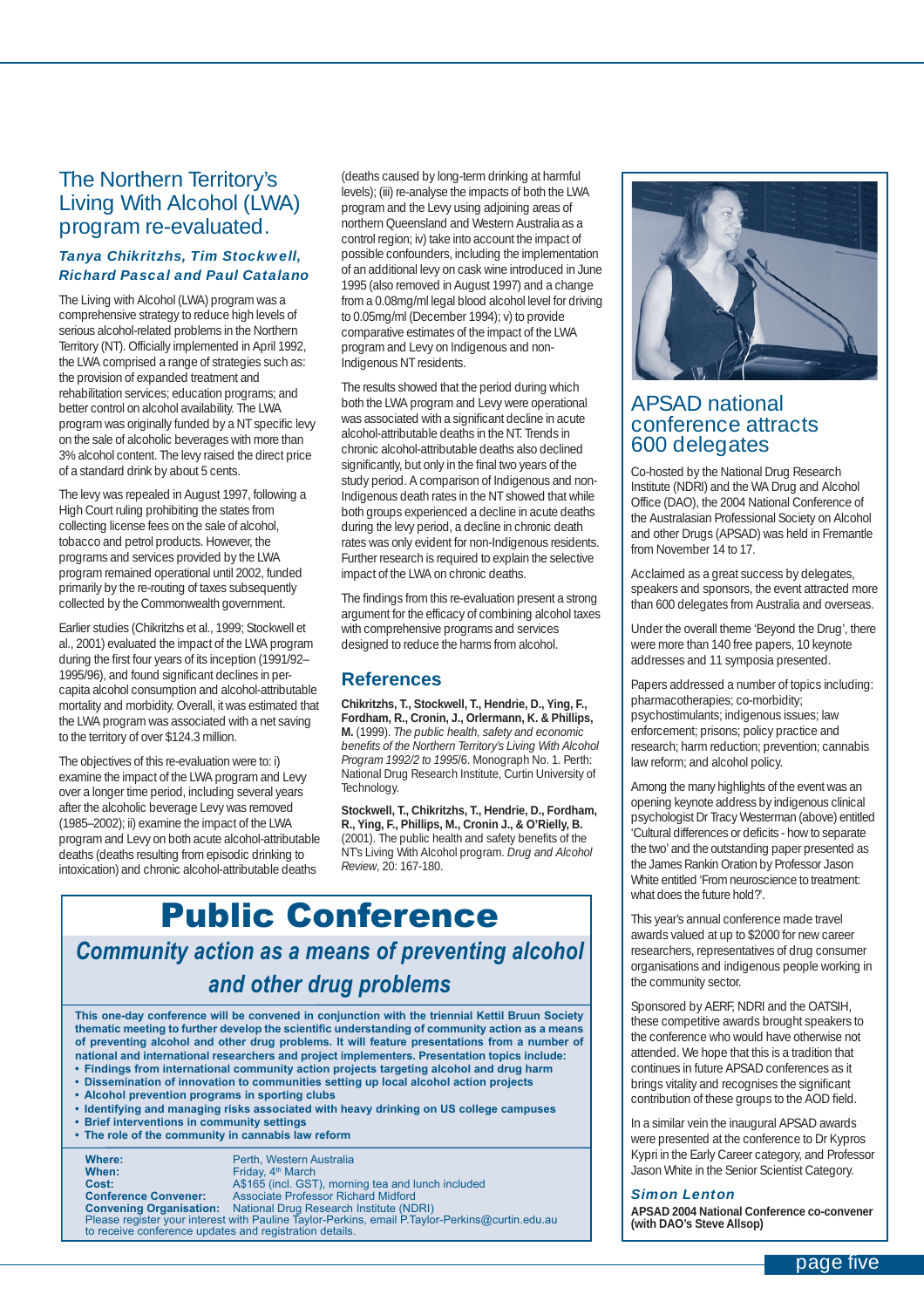# <span id="page-5-0"></span>centre lines

## ab**stracts**

Substance misuse and primary health care among Indigenous Australians

#### *Dennis Gray, Sherry Saggers, D Atkinson, Phillipa Strempel*

### *Australian Government Department of Health and Ageing, Canberra 2004*

The purpose of this review is to put a primary health care approach to substance misuse among Indigenous Australians into the context of: patterns of use; the health harms associated with substance misuse; the underlying causes of higher levels of use in Indigenous populations; and the broader range of Indigenous substance misuse interventions.

### Beyond 'subculture' in the ethnography of illicit drug use

#### *David Moore*

### *Contemporary Drug Problems, 2004, 31, (2), 181-212.*

'Subculture' has been an important conceptual and methodological tool in the ethnographic study of drug use and drug-related harm, particularly heavy drug use amongst marginalised populations. When researching those whose drug use is less all-consuming, however, this concept does not serve us so well. What term or terms might provide a better framework for the investigation of more intermittent drug use? I explore this question through attention to material gathered during three years of ethnographic research with drug users in Perth, Western Australia. I characterise my units of analysis as social 'scenes' oriented around sets of practices. These scenes are located on urban 'pathways'. Drug ethnographers need to reorient themselves, no longer seeking to describe and analyse normative subcultural values, beliefs and behaviours but rather focusing on the diverse nature of some drug scenes and their constitutive practices. It may be time to retire 'subculture' in the study of certain contexts of drug use.

### Social Theory in Drug Research, Drug Policy and Harm Reduction

### *David Moore and Tim Rhodes*

### *International Journal of Drug Policy (Double Special Issue)., 2004, 15, (5-6), 323-458.*

This double special issue of The International Journal of Drug Policy brings together a number of contributions on contemporary social theory and its relevance for drug research, drug policy and harm reduction.

Commentary - Lies, damned lies and no statistics: A study of dysfunctional democracy in action

### *Tim Stockwell.*

### *Addiction, (2004). 99, (9), 1090- 1091.*

Alcohol policy is one of the severest tests of a government's will to serve the public interest. There are such tempting reasons to ignore the otherwise compelling arguments in favour of public health, safety and order: tax revenues from a vibrant alcohol economy, generous donations to party funds from industry groups and also the belief that being soft on alcohol will win votes. Room's savage critique of the UK Government's Alcohol Harm Reduction Strategy for England and of its moves to relax UK licensing laws suggests it has failed the alcohol policy test badly.

Australia also has an election in the air. The 2004/5 federal budget confirmed this: \$440 million allocated to a National Illicit Drugs Campaign over 4 years, \$4 million to an Alcohol Harm Reduction Strategy and \$360 million given back to wine producers in tax exemptions. Sound familiar? Yes, but at least we have a legal blood alcohol level in all states and territories of 0.05% enforced for the most part by rigorous random breath testing, tax incentives for low strength beers (there are almost 40 varieties with an alcoholic strength of less than 3.8% by volume) and state liquor laws that nod in the direction of public health and safety. This may partly explain why the UK has sky-rocketed up the per capita consumption league table from 21st in 1999 to 9th in 2004 (World Advertising Research Center, 2004) while Australia has slipped from 19th to 23rd. Since 1980 alcohol consumption in the UK has increased by 31% while it has fallen by 24% in Australia. While per capita consumption is a rather mixed indicator, meaning tax revenue, profits and jobs to some, in Australia alcohol-caused deaths and hospitalisations have also decreased substantially since 1990 (Chikritzhs et al, 2003). Is anyone watching in the UK?

Room documents the failure of the UK's new alcohol policies to resemble in any form those supported by research evidence (e.g. Babor et al, 2003). It also appears there were deliberate attempts to deceive the public by excluding evidence that was inconsistent with the government's position. A recent BBC TV Panorama special (6 June 2004) revealed that references to international studies showing adverse effects from increased alcohol present in earlier drafts were dropped from the final text. One such was a West Australian study showing that longer trading hours had doubled violent incidents at late night venues (Chikritzhs and Stockwell, 2002).

In a democracy it is obviously insufficient for there to be evidence that a particular policy will work for it to be implemented. However, in a healthy democracy, the facts about a problem and the relative merits of different solutions should at least be available for public scrutiny. There should also be active efforts

by the government to listen to expert advice and to test community opinion on this without interference from parties with commercial vested interests. There are many evidence-based alcohol policies which enjoy strong public opinion (e.g. AIHW, 2002) but a democratic system in which policies and politicians can be bought does not produce governments that will listen.

### Emergency room injury presentations as an indicator of alcohol-related problems in the community: A multilevel analysis of an international study

#### *Deidra Young, Tim Stockwell, Cheryl Cherpitel, Yu Ye, S. MacDonald, Guilherm Borges and Norman Giesbrecht.*

### *Journal of Studies on Alcohol, (2004), 65, (5), 605-612.*

**Objectives:** The development of surrogate measures of acute alcohol-related injury for use in the evaluation of community-based prevention initiatives is described.

**Methods:** An international collaborative study of alcohol and injury (the Emergency Room Collaborative Alcohol Analysis Project or ERCAAP) provided a subset of data on 8,580 Emergency Room (ER) presentations from five countries and 28 ER facilities.

**Results:** Presentations between 10pm and 5.59am (46%), between 12am and 4.59am (56%), on Fridays, Saturdays or Sundays (26%) and also among injured persons who were male (28%), aged between 18 and 45 years (24%) or unmarried (24%) were most likely to be alcohol-related against these criteria. Multi-level logistic regression models confirmed the significance of the above variables as predicting alcohol involvement prior to the injury event. The strongest predictor variable was presentation between 12 midnight and 4.59am with an odds ratio of 4.92 (Wald Test Chi Sq = 397.6, p<0.001). Being male had an odds ratio of 3.01 (Wald Test Chi Square = 247.25, p<0.001), presenting on a Friday, Saturday or Sunday night an odds ratio of 1.50 (Wald Test Chi Sq =  $49.6$ ) p<0.001), while being under 45 (OR=1.20, p<0.05) and being unmarried (OR=1.2, p<0.01) were less strong predictors. Combining all these values for variables raised the probability of prior alcohol involvement in such injury presentations to 0.65, though only 3.37% of all cases met these criteria, limiting applicability as a surrogate measure for intervention studies. Probabilities of prior alcohol involvement are presented with other combinations of values for the predictor variables.

**Conclusions:** Frequency of night-time injury presentations to ER facilities, in particular by males, can be used as a reliable surrogate measure of alcohol-related injuries for various epidemiological and evaluation purposes.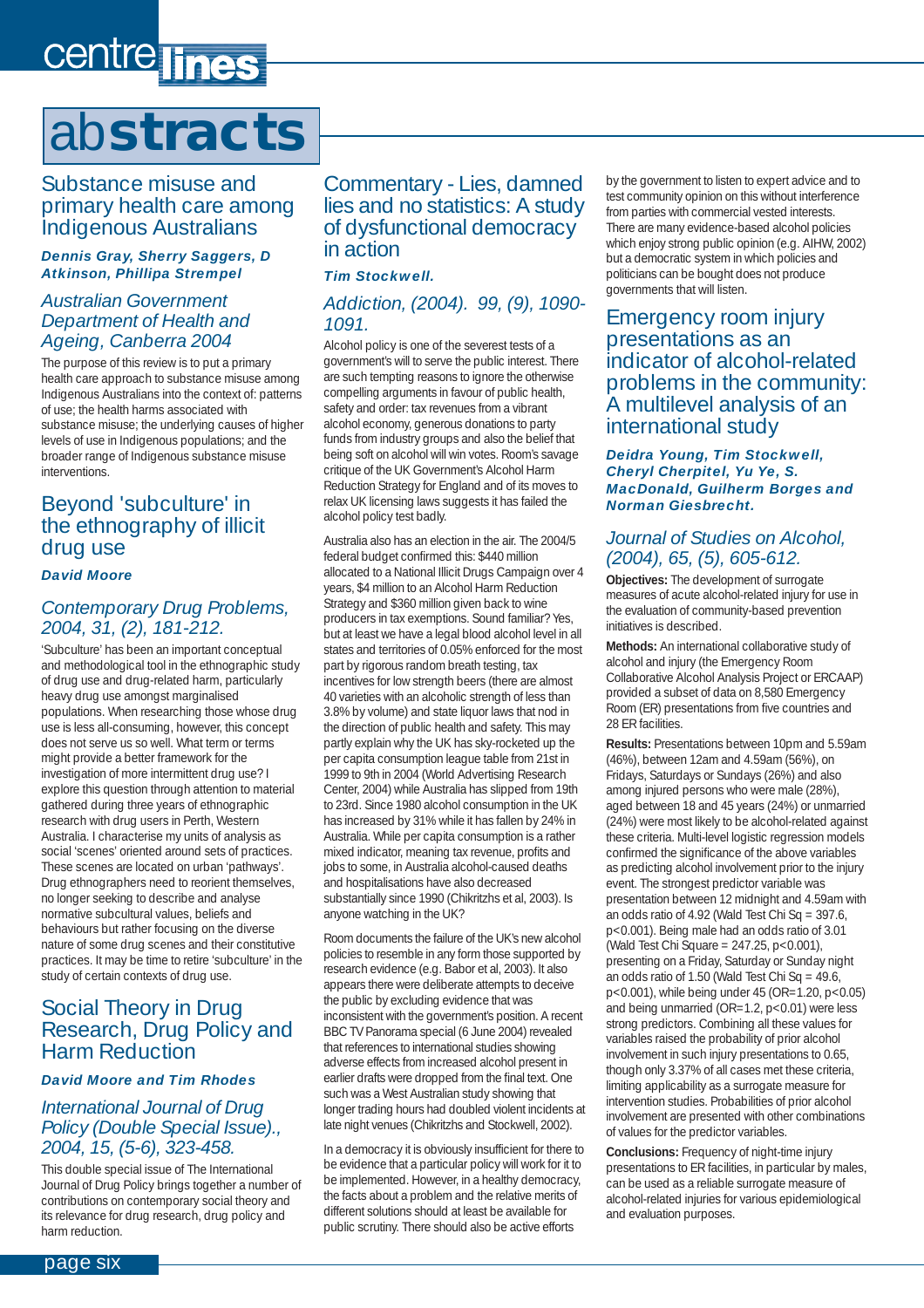## <span id="page-6-0"></span>recent **publications**

### MONOGRAPHS AND TECHNICAL REPORTS

**Chanteloup, F. and Lenton, S.** (2004). *WA Party Drug Trends 2003 - Findings from the Party Drugs Initiative (PDI). NDARC Technical Report No. 187*. NDARC, Sydney.

**Gray, D., Saggers, S., Atkinson, D. and Strempel, P.** (2004) *Substance misuse and primary health care among Indigenous Australians*. Australian Government Department of Health and Ageing, Canberra, Australian Capital Territory.

**Gray, D., Watts, S. and Haines, B.** (2004) *Alcohol and Other Drug Education and Training for Indigenous Workers: A Literature Review*, Aboriginal Drug and Alcohol Council and National Drug Research Institute, Curtin University of Technology, Perth.

**Chikritzhs, T. & Pascal, R.** (2004). *Trends in youth alcohol consumption and related harms in Australian jurisdictions, 1990–2002*. National Alcohol Indicators, Bulletin No.6. Perth: National Drug Research Institute, Curtin University of Technology.

**Chikritzhs, T., Gray, D., Stockwell, T., Stearne, A., Pascal, R. & Saggers, S.** (2004). *Applying national indicators of alcohol-related harms to Indigenous Australians: a discussion paper*. Perth: National Drug Research Institute, Curtin University of Technology.

**Midford, R., Wilkes, D. and Young, D.J.** (2004). *Evaluation of the In Touch training program for the management of alcohol and other drug use issues in schools*, Report for the School Drug Education and Road Aware Project. Perth: National Drug Research Institute, Curtin University of Technology.

**Moore, D. and Dietze, P.** (2004). *Responding to street-based heroin overdose, injecting drug use and sex work: A risk environment approach.* National Drug Research Institute, Curtin University of Technology & School of Health and Social Development, Deakin University.

**Young, D.J., Midford, R., Playford, D. and Kite, E.** (2004). *An evaluation of the impact of liquor licensing restrictions in the Western Australian Community of Port Hedland Pre intervention report*: 16 July 2004, Report for the Health Department of Western Australia. National Drug Research Institute, Curtin University of Technology.

## ALCOHOL AND OLDER DRINKERS

### Research project – call for key informants

**Do you have an interest in the Australian Guidelines and Ageing? Celia Wilkinson, a PhD candidate from NDRI, is conducting research on alcohol use amongst older people. Part of her research involves exploration of the Australian Drinking Guidelines as they apply to 65-74 year olds. Celia is looking for key informants to interview on the topic. Each key informant would** 



**be sent a survey and then telephoned by Celia for a 15-minute interview. The results of the key informant interviews will be used to re-analyse data from the 2004 NDSHS on the prevalence of at risk drinking amongst 65-74 year old current drinkers. Celia is also conducting a large study examining the pouring practices of older drinkers. All key informants**  would be given a summary report of her research findings.

*If you can help or recommend someone, contact Celia on 08 9266 1636 or celia.wilkinson@student.curtin.edu*

### PUBLISHED ARTICLES, CHAPTERS AND BOOKS

**Clough, A., d'Abbs, P., Cairney, S., Gray, D., Maruff, P., Parker, R. and O'Reilly, B.** (2004). Emerging patterns of cannabis and other substance use in Aboriginal communities in Arnhem Land, Northern Territory: a study of two communities. *Drug and Alcohol Review, 23,* 381-390.

D'Abbs, P. and Brady, M. (2004). Other people, other drugs: the policy response to petrol sniffing among Indigenous Australians. *Drug and Alcohol Review*, 23, 253-260.

**Midford, R.** (2004). Community action to reduce alcohol problems: What should we try in Australia? *Centrelines*, April, 3-4.

**Midford, R., Young, N.A., Farringdon, F.** and Bogaards, T. (2004). School leaver celebrations in Western Australia: A three year intervention study. *International Journal of Health Promotion & Education, 42,*  (4), 100-108.

**Moore, D.** (2004). Beyond 'subculture' in the ethnography of illicit drug use. *Contemporary Drug Problems*, 31, (2), 181-212.

Moore, D. and Rhodes, T. (2004). Social theory in drug research, drug policy and harm reduction. *International Journal of Drug Policy*, 15, (5), 323-325.

**Moore, D. and Rhodes, T. (eds).** (2004). Social Theory in drug research, drug policy and harm reduction (special double Issue). *International Journal of Drug Policy*, 15, (5-6), 323-458.

**Stockwell, T.R.** (2004). Commentary - Lies, damned lies and no statistics: A study of dysfunctional democracy in action. *Addiction*, 99, (9), 1090-1091.

**Young, D.J., Stockwell, T.R., Cherpitel, C., Ye, Y., MacDonald, S., Borges, G. and Giesbrecht, N.** (2004). Emergency room injury presentations as an indicator of alcohol-related problems in the community: A multilevel analysis of an international study. *Journal of Studies on Alcohol*, 65, (5), 605-612.